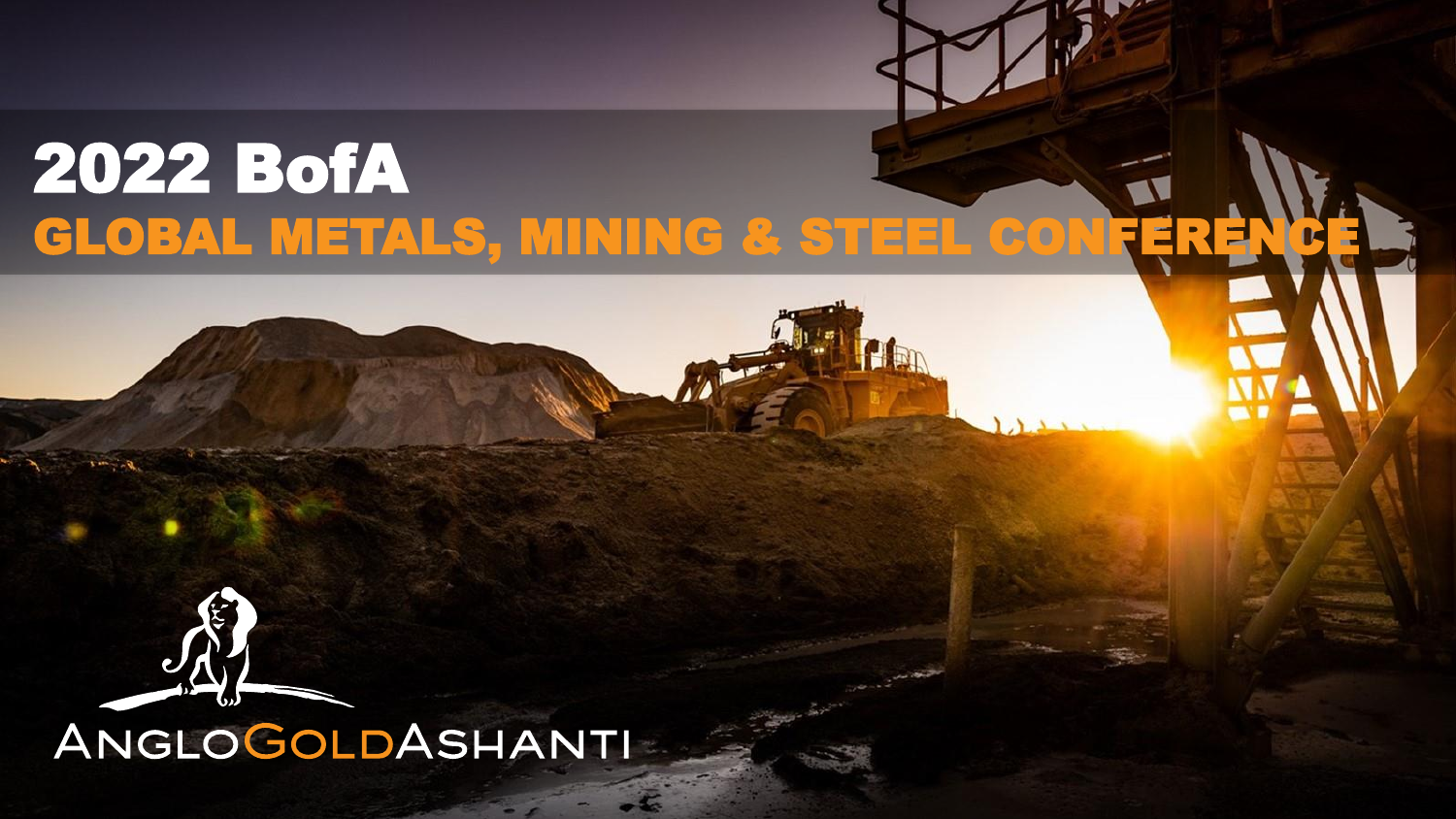## **DISCLAIMER**



Certain statements contained in this document, other than statements of historical fact, including, without limitation, those concerning the economic outlook for the gold mining industry, expectations regarding gold prices, production, total cash costs, all-in sustaining costs, all-in costs, cost savings and other operating results, return on equity, productivity improvements, growth prospects and outlook of AngloGold Ashanti Limited's (the "Company", "AngloGold Ashanti" or "AGA") operations, individually or in the aggregate, including the achievement of project milestones, commencement and completion of commercial operations of certain of AngloGold Ashanti's exploration and production projects and the completion of acquisitions, dispositions or joint venture transactions, AngloGold Ashanti's liquidity and capital resources and capital expenditures, the consequences of the COVID-19 pandemic and the outcome and consequences of any potential or pending litigation or regulatory proceedings or environmental, health and safety issues, are forward-looking statements regarding AngloGold Ashanti's operations, economic performance and financial condition. These forward-looking statements or forecasts involve known and unknown risks, uncertainties and other factors that may cause AngloGold Ashanti's actual results, performance or achievements to differ materially from the anticipated results, performance or achievements expressed or implied in these forward-looking statements. Although AngloGold Ashanti believes that the expectations reflected in such forward-looking statements and forecasts are reasonable, no assurance can be given that such expectations will prove to have been correct. Accordingly, results could differ materially from those set out in the forward-looking statements as a result of, among other factors, changes in economic, social, political and market conditions, including related to inflation or international conflicts, the success of business and operating initiatives, changes in the regulatory environment and other government actions, including environmental approvals, fluctuations in gold prices and exchange rates, the outcome of pending or future litigation proceedings, any supply chain disruptions, any public health crises, pandemics or epidemics (including the COVID-19 pandemic), and other business and operational risks and other factors, including mining accidents. For a discussion of such risk factors, refer to AngloGold Ashanti's annual report on Form 20-F for the year ended 31 December 2021 filed with the United States Securities and Exchange Commission (SEC). These factors are not necessarily all of the important factors that could cause AngloGold Ashanti's actual results to differ materially from those expressed in any forward-looking statements. Other unknown or unpredictable factors could also have material adverse effects on future results. Consequently, readers are cautioned not to place undue reliance on forward-looking statements. AngloGold Ashanti undertakes no obligation to update publicly or release any revisions to these forward-looking statements to reflect events or circumstances after the date hereof or to reflect the occurrence of unanticipated events, except to the extent required by applicable law. All subsequent written or oral forward-looking statements attributable to AngloGold Ashanti or any person acting on its behalf are qualified by the cautionary statements herein.

The information included in this presentation has not been reviewed or reported on by AngloGold Ashanti's external auditors.

#### **Non-GAAP financial measures**

This communication may contain certain "Non-GAAP" financial measures. AngloGold Ashanti utilises certain Non-GAAP performance measures and ratios in managing its business. Non-GAAP financial measures should be viewed in addition to, and not as an alternative for, the reported operating results or cash flow from operations or any other measures of performance prepared in accordance with IFRS. In addition, the presentation of these measures may not be comparable to similarly titled measures other companies may use.

#### **Website: [www.anglogoldashanti.com](http://www.anglogoldashanti.com/)**

Some photographs showing employees and / or community members in this presentation were taken prior to the onset of the COVID-19 pandemic.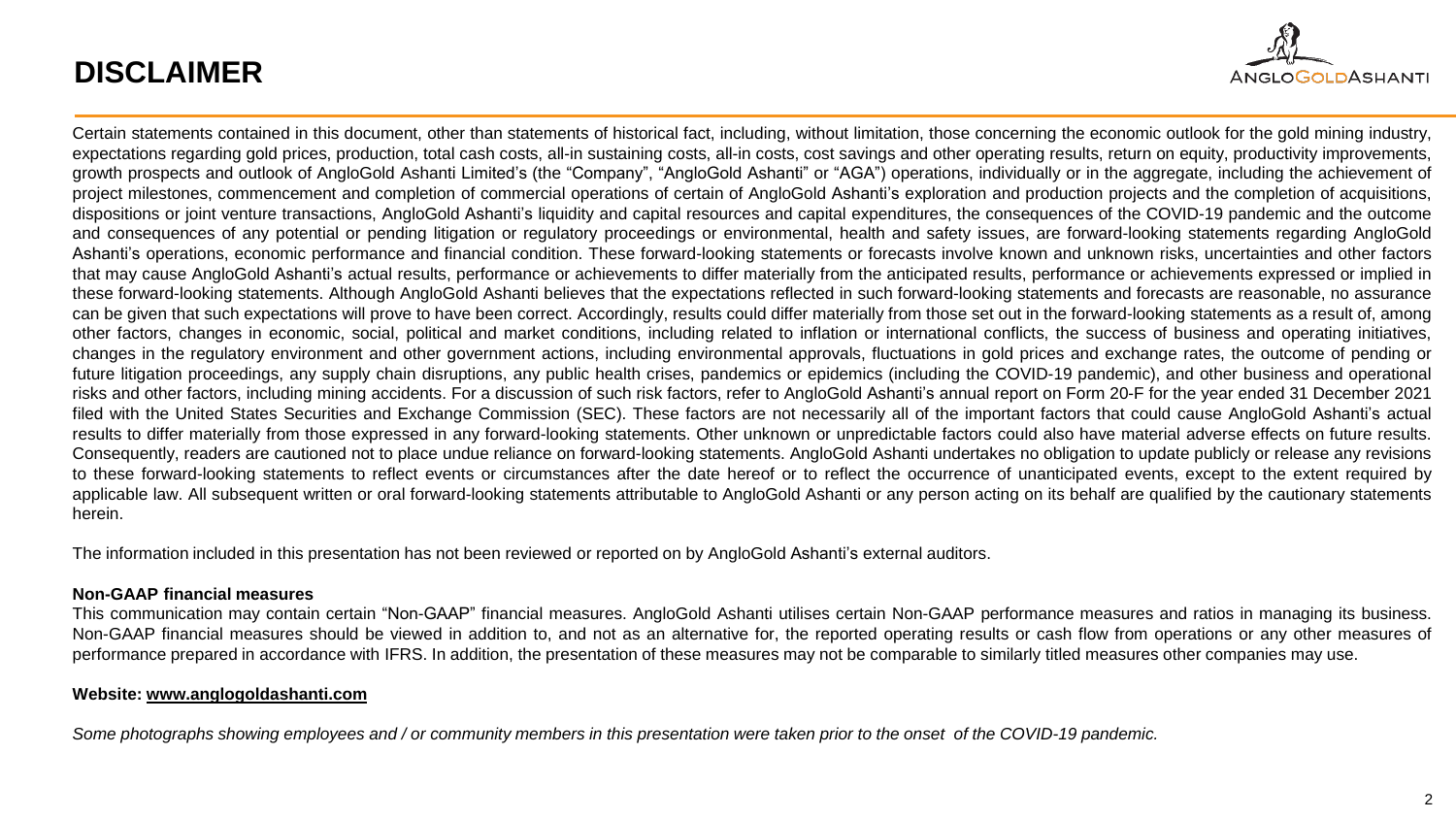## **A CLEAR STRATEGY TO IMPROVE CASH FLOW AND RETURNS**



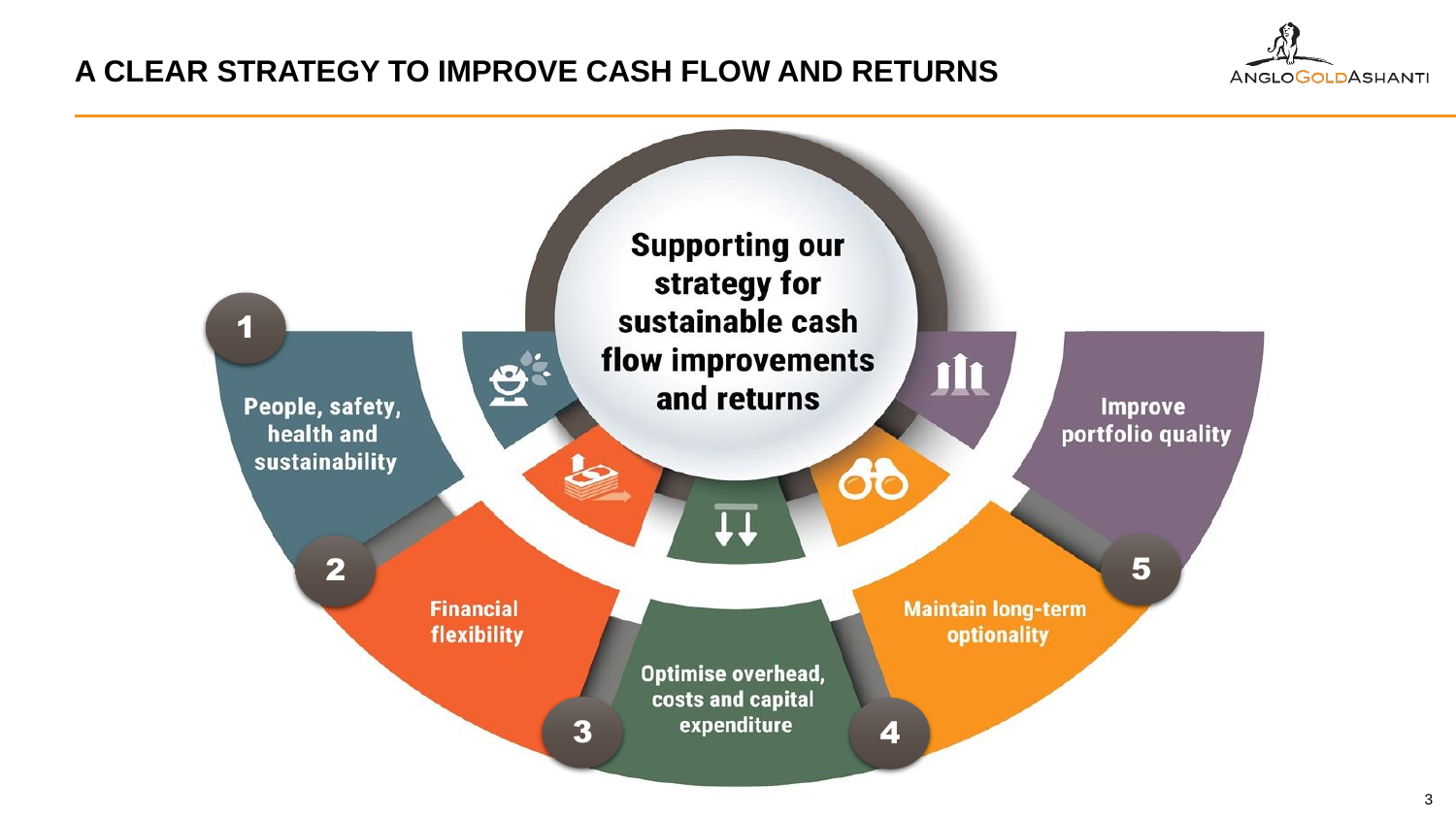## **PRIORITISING HEALTH AND SAFETY OF OUR PEOPLE AND COMMUNITIES**

**Total Recordable Injury Rate\***  *per million hours worked* 



4

**ANGLOGOLDASHANTI** 

\***Total Recordable Injury Rate** ("TRIR"), previously known as the All-Injury Frequency Rate ("AIFR"), the broadest measure of workplace safety, measures workplace safety in terms of the total number of injuries that occur per million hours worked (by employees and contractors).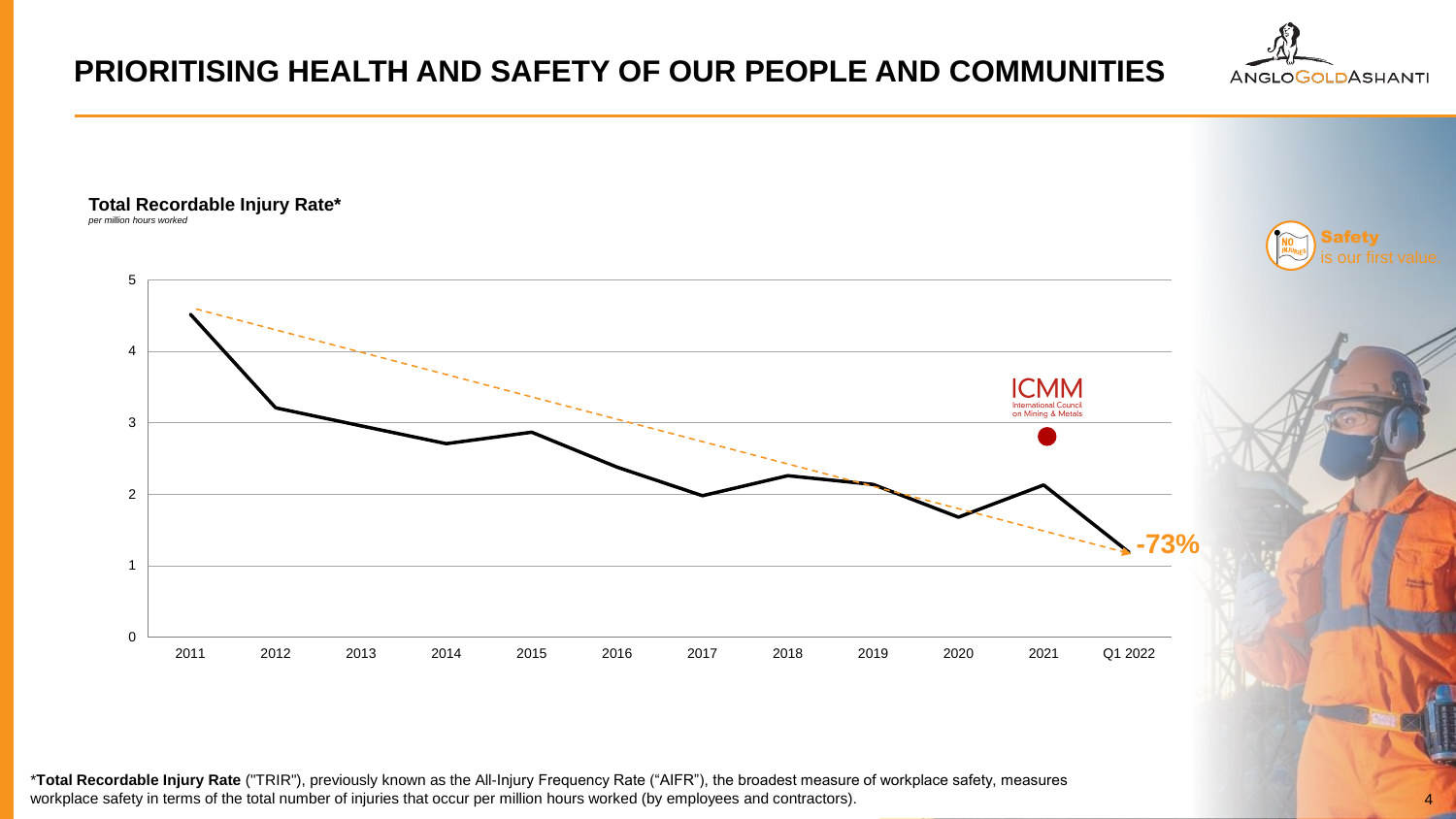## **RESPONSIBLE ENVIRONMENTAL STEWARDSHIP**



#### 1. EMISSION REDUCTIONS ACHIEVED

2022 target achieved, with 69% absolute reduction since 2007

#### 2. TCFD DISCLOSURE IN DEBUT CLIMATE REPORT

Disclosure in line with TCFD Recommendations completed in 2021

#### 3. FOCUS ON RENEWABLES

Greater renewables focus, adding to hydropower in Brazil, Kibali

#### 4. NEW EMISSION TARGETS

With previous targets met, work underway to set 2030 target

## **GHG emissions**





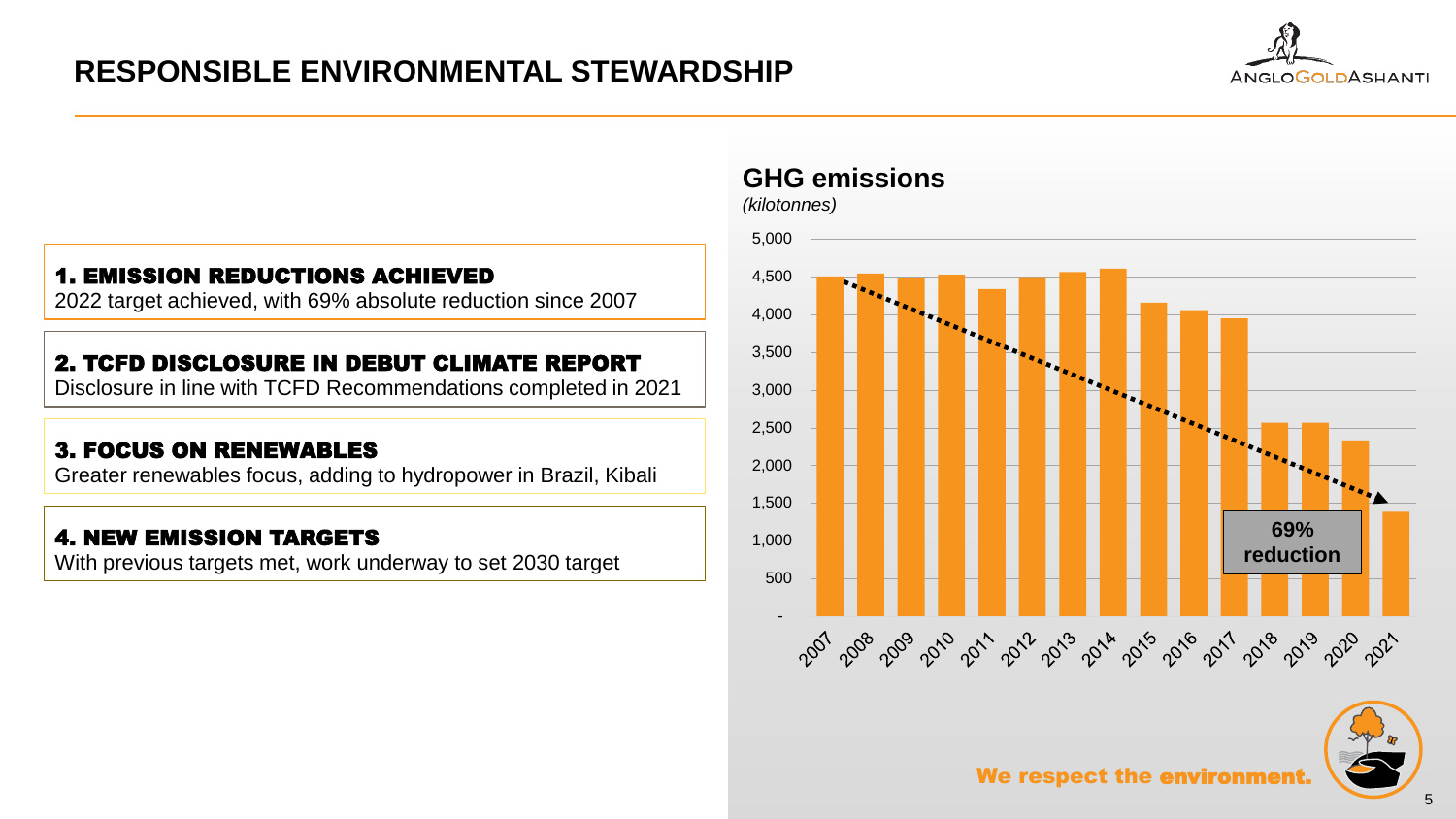

Improving **Operating** Discipline *key to meeting* 

*objectives*

Achieving Catalysts – *transforming performance*

- **Strong safety performance and culture -** injury rates during Q1 2022 below 2021 ICMM member average, focus on zero harm
- **Solid production performances -** Sunrise Dam, Cerro Vanguardia, Siguiri and Tropicana
- **Improving underground grade trend - up 8% year-on-year**
- **Costs tracking below industry inflation trend -** Total cash costs increases 4% year-on-year
- **Strong free cash flow - \$268m** after \$215m capital expenditure
- **Kibali cash receipts of \$326m exceed FY2021 remittances -** additional proceeds received in **Q2 2022 of \$210m**
- **Obuasi ramp-up tracking to schedule -** Phase 3 of the project in progress
- **Operating Model -** organisation-wide restructuring completed; implementation of new operating model ongoing
- **Corvus acquisition completed -** permitting commenced and drilling campaign underway
- **Leadership team strengthened -** New CTO, CDO and CPO in place; **Global** CFO search under way

Regaining Competitiveness

- **Guidance intact -** stabilised operating trend with sequential quarterly improvements over 2022
- **Full Asset Potential Review commenced -** initial phases at Sunrise Dam and Siguiri complete
- **Robust balance sheet -** low leverage, strong liquidity and long-dated maturities
- Work underway to **move down the cost curve** and **enhance margins**
- **Commitment to shareholder returns and closing discount to peers**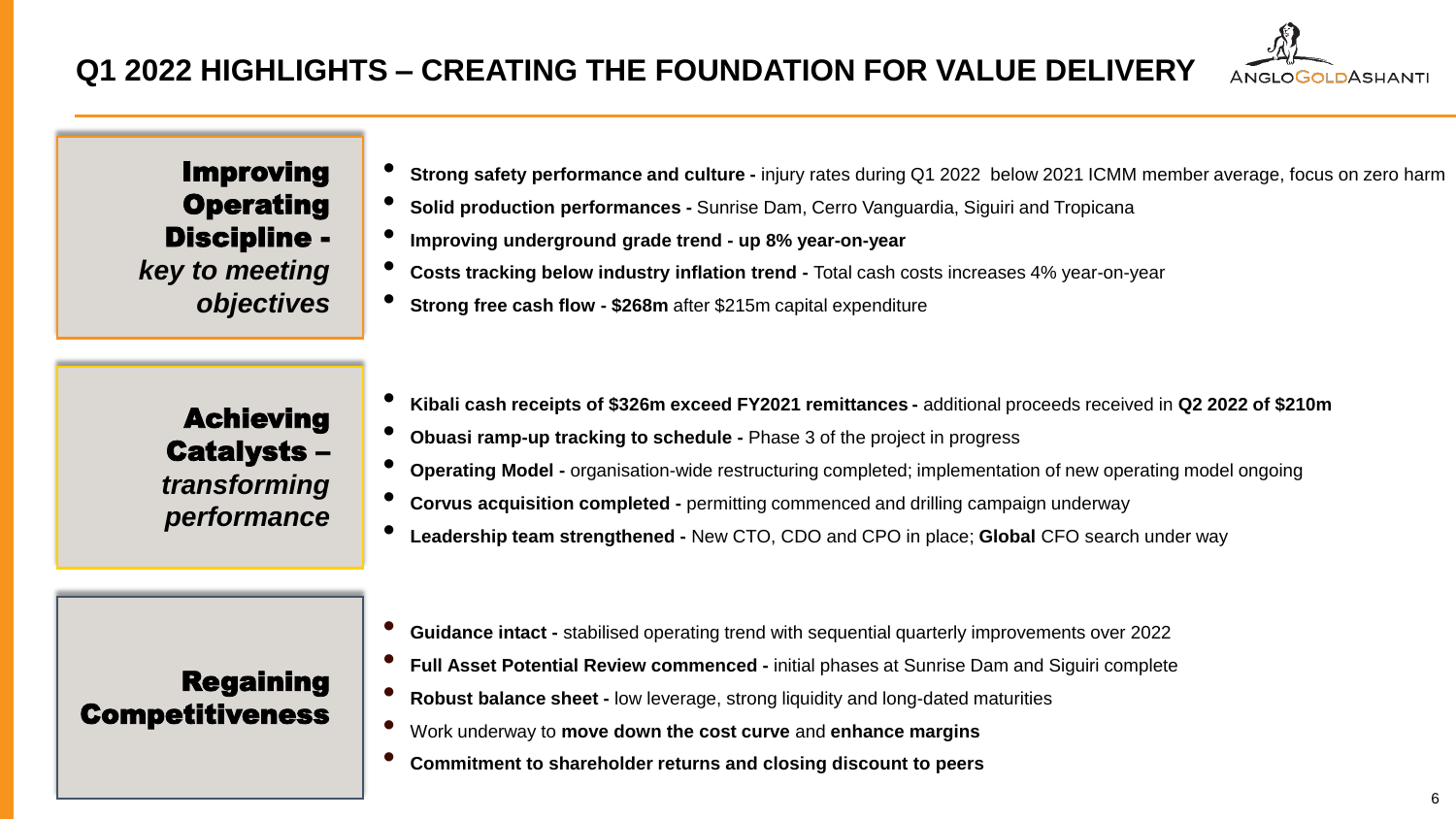## **A DIVERSIFIED PORTFOLIO WITH A ROBUST PIPELINE**



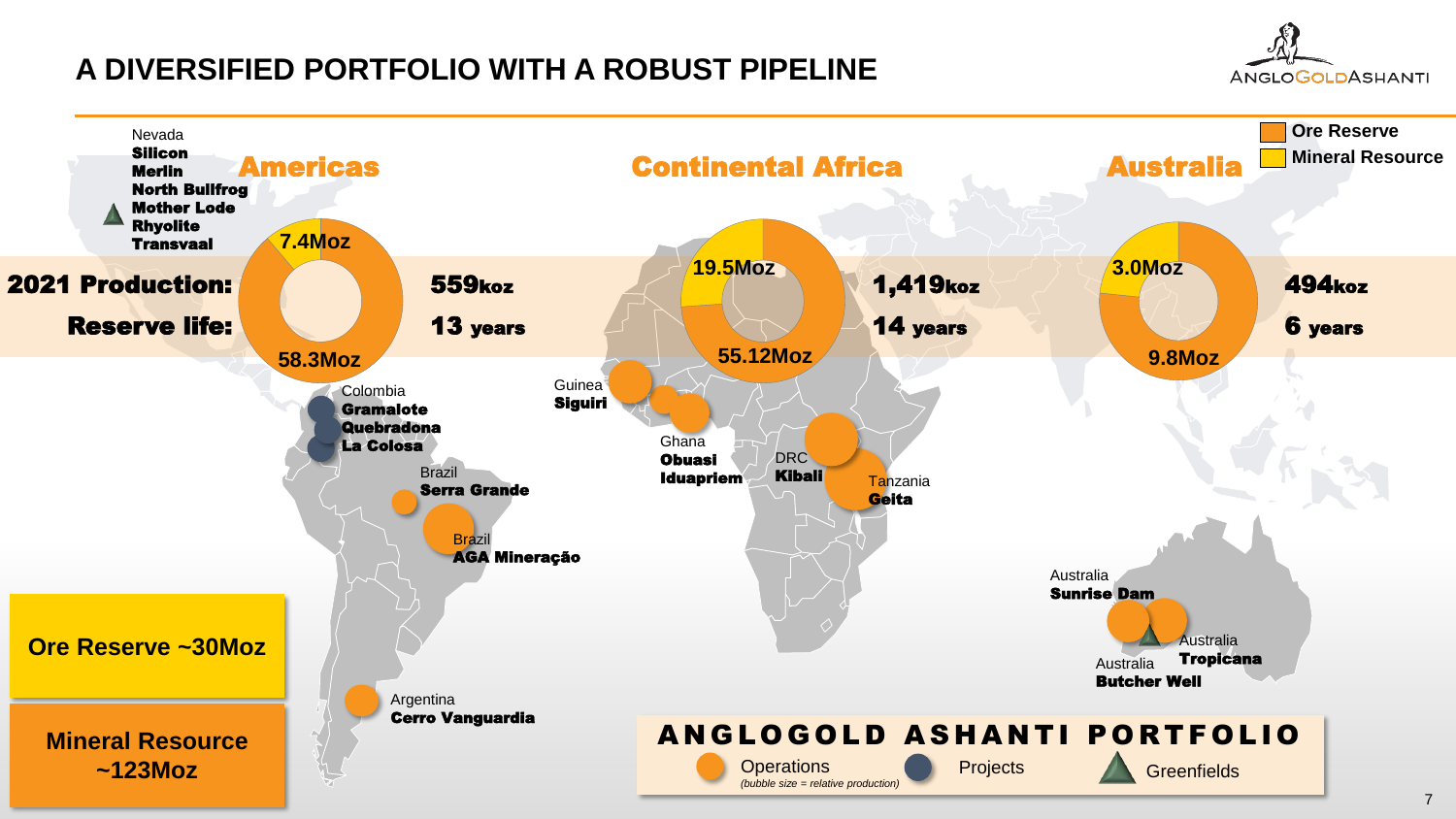

- Reinvesting to increase mine lives and support long-term sustainability of our business
- Committed to cash returns to shareholders
- Solid balance sheet underpins flexibility and optionality through the cycle
- Growth focused on risk-adjusted returns

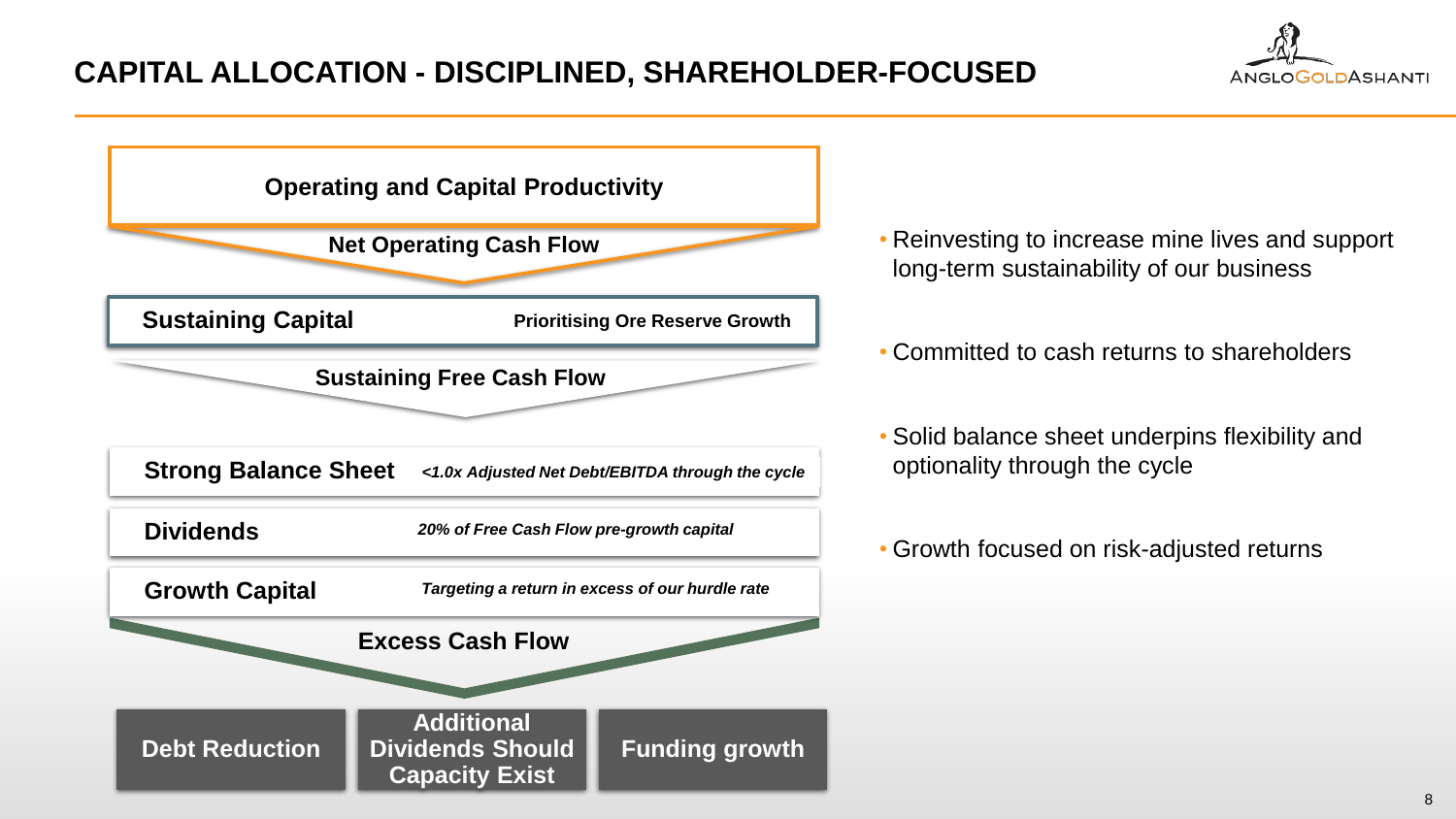## **ROBUST BALANCE SHEET UNDERPINS OUR SELF-FUNDED INVESTMENTS**





*Last-12-months Adjusted net debt to Adjusted EBITDA ratio Figures to 2016 reflect continuing and discontinued operations*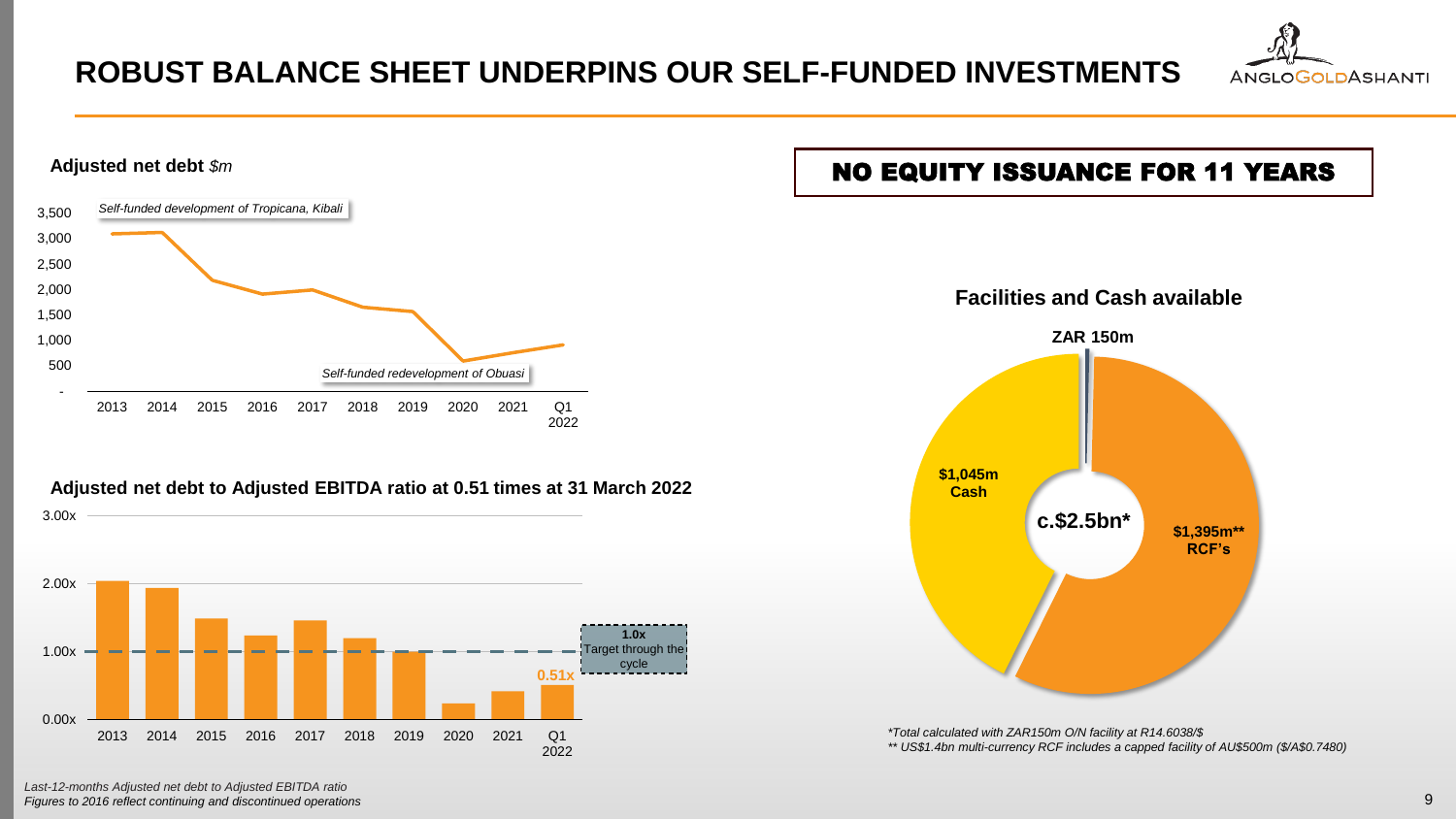## **OBUASI UPDATE**





- Underground gold production resumed in Q1 2022
- Resumption to the work plan tracking to schedule
- Major infrastructure to support ramp up to 4,000tpd complete:
	- Paste-fill plant commissioned
	- GCVS Vent fans commissioned
	- KRS hoisting system in service
- Ramp up to 4,000tpd continues to target end of H1 2022
	- 2022 production 240 260koz at AISC \$1,250/oz \$1,350/oz
	- Q4 2022 annualised production rate of 320 350koz/pa



- Major infrastructure works required to support ramp-up to 5,000tpd:
	- Upgrade KMS shaft and KMV shaft
	- Develop a new Vent Shaft
	- Progress Ore Reserve Development to access Block 11
- Phase 3 construction set to complete by end 2023, to lift mining rate to 5,000tpd
- Production 2024 2028: 400 450koz/pa at AISC \$900/oz \$950/oz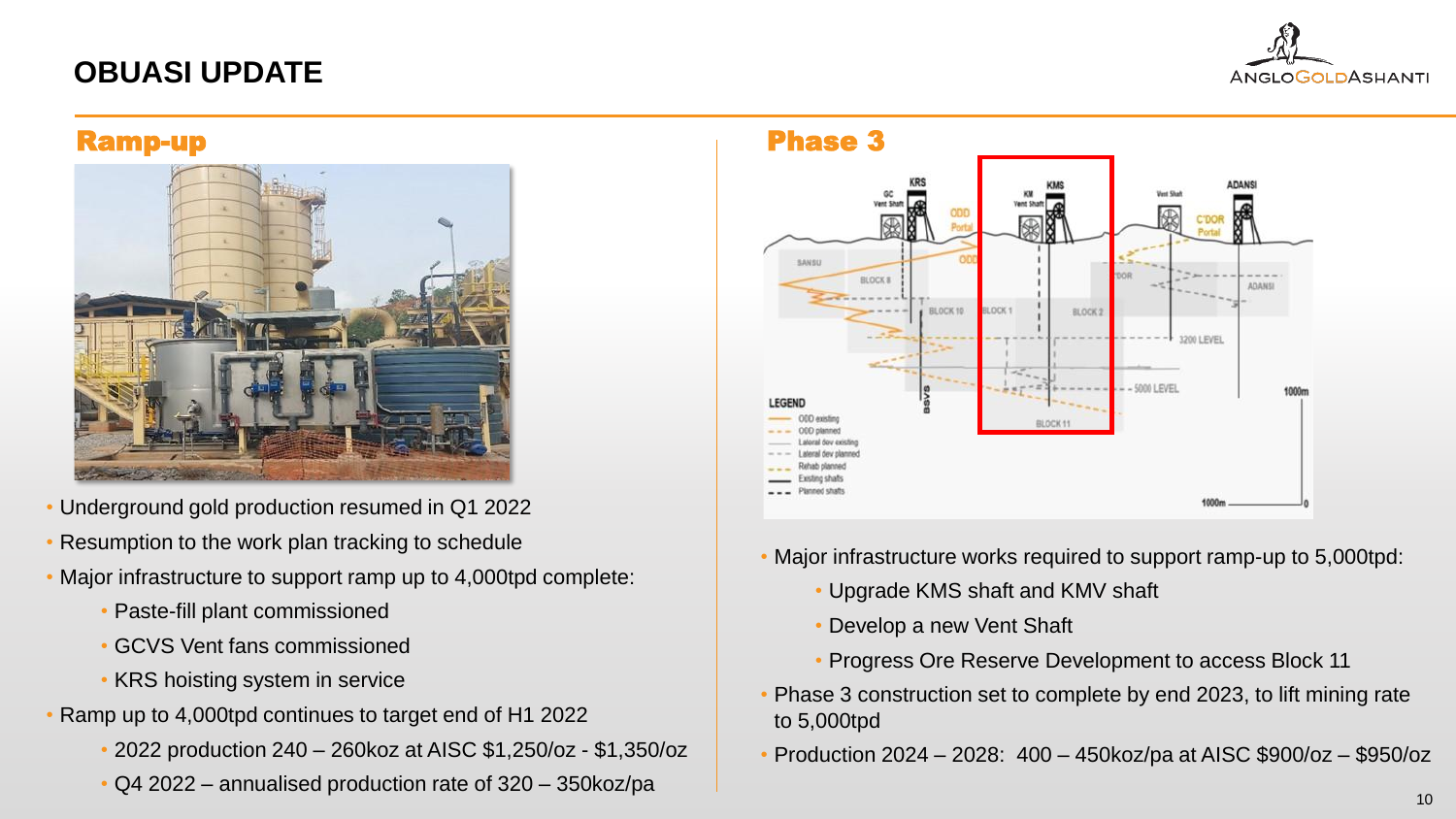## **NEVADA – ADVANCING A WORLD CLASS JURISDICTION**





- **Aiming for meaningful, low-cost, long-life production base medium term**
- Significant synergies from economies of scale and integrated infrastructure, including water rights, adjacent concessions and processing facilities
- *District expected to yield more >300,000oz annually over more than a decade; Tier One cost structure*
	- − North Bullfrog expected to be first into production by 2025
	- − Followed by Silicon, then potentially Merlin
- − Potentially supplemented by various other prospects being explored
- Sulphide opportunities to be explored later in mine life
- Modular development, open pits using heap leach and gravity recovery

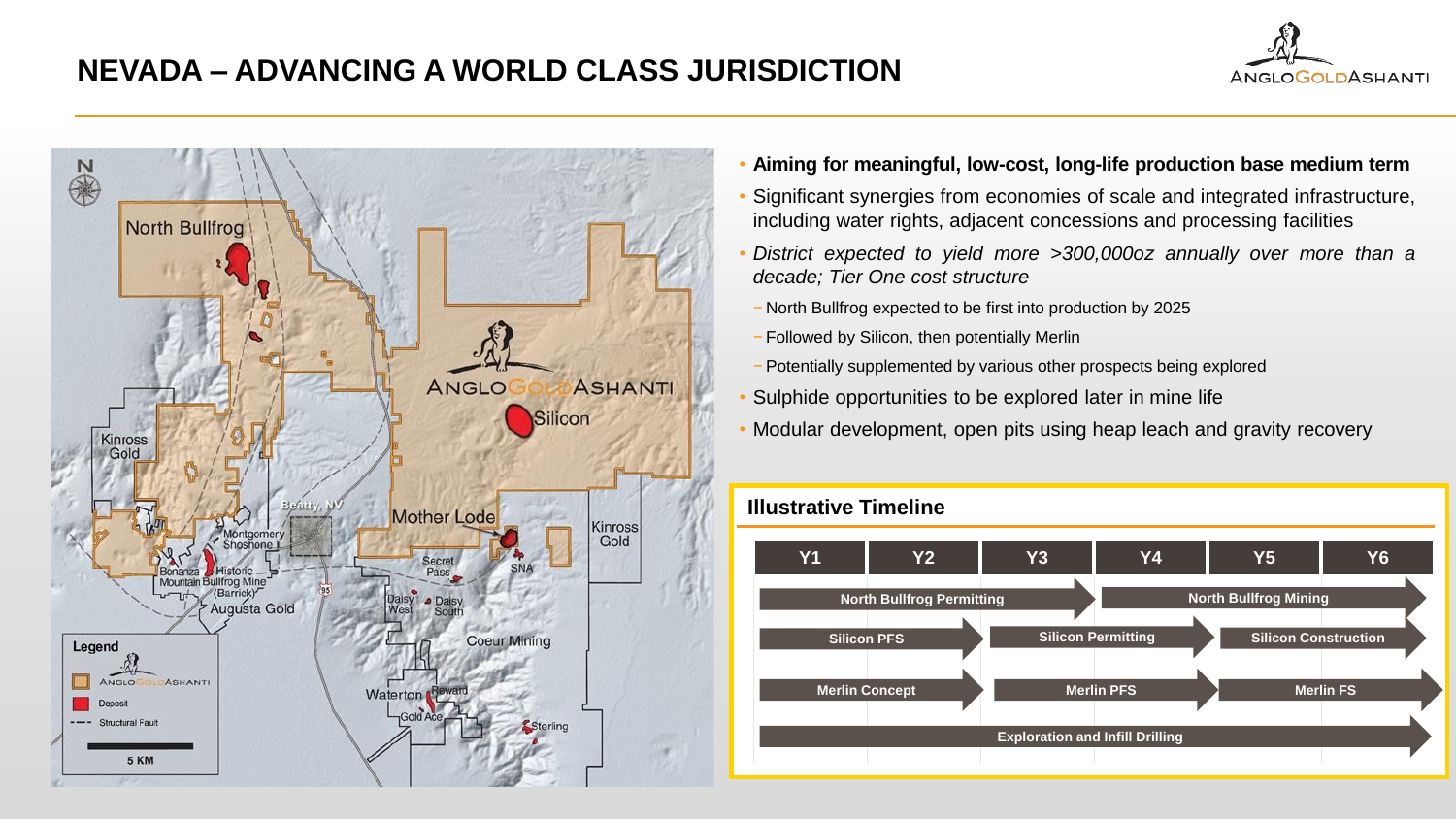## **SECTOR-LEADING ORGANIC ORE RESERVE ADDITIONS AND GROWTH**





- **21.0Moz Ore Reserve added pre-depletion in last 5 years\***  *(15.4Moz cumulative depletions\*)*
- Exploration success has seen 23% increase in Ore Reserve over 5 years
- **Ore Reserve +2.7Moz in 2021 pre-depletion** and 8.7Moz additions over the last two years at a **cost of \$68/oz**
- Added 10% ore tonnes, 44% ounces to Proved Ore Reserve category in 2021  $-1<sup>st</sup>$  quartile Ore Reserve grades
- **Maiden Mineral Resource at Silicon of 3.4Moz; expected to add Corvus' Mineral Resource in 2022**

### Strong track record of delivering new Ore Reserve at a low exploration cost



 $\blacksquare$  Ore Reserve Additions (pre-depletion)  $\lozenge$  Published Ore Reserve\*

*\*Excluding discontinued operations (restated to exclude South Africa and Mali)*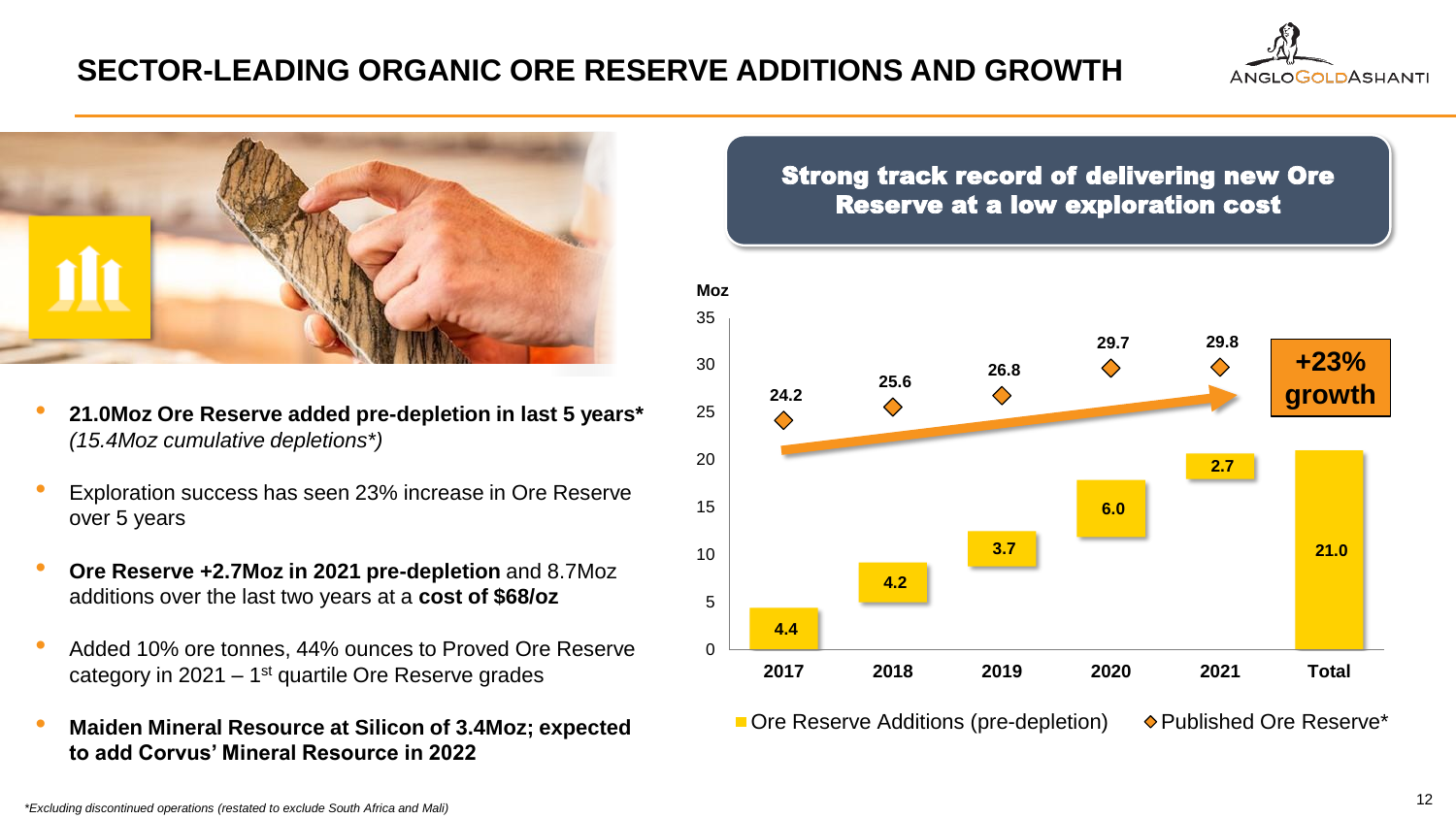

| <b>Production (000oz)</b>                                                  |                                 | $2,550 - 2,800$ |
|----------------------------------------------------------------------------|---------------------------------|-----------------|
| <b>Costs</b>                                                               | All-in sustaining costs (\$/oz) | $1,295 - 1,425$ |
|                                                                            | Total cash costs /oz)           | $925 - 1,015$   |
| <b>Capital expenditure</b>                                                 | Total $(\$m)$                   | $1,050 - 1,150$ |
|                                                                            | Sustaining capex (\$m)          | $770 - 840$     |
|                                                                            | Non-sustaining capex (\$m)      | $280 - 310$     |
| <b>Corporate administration, marketing and related</b><br>$expenses$ (\$m) |                                 | $75 - 85$       |
| <b>Expensed exploration and study costs <math>(\\$m)</math></b>            |                                 | $210 - 240$     |
| <b>Depreciation and amortisation (\$m)</b>                                 |                                 | $690 - 740$     |
| Interest and finance costs - income statement (\$m)                        | $115 - 125$                     |                 |
| <b>Other operating expenses (\$m)</b>                                      | $45 - 55$                       |                 |

#### **Economic assumptions for 2022 are as follows: \$/A\$0.76, BRL5.30/\$, AP133.00/\$, ZAR15.00/\$; and Brent \$80/bbl.**

*Cost and capital forecast ranges are expressed in nominal terms. In addition, estimates assume neither operational or labour interruptions (including any further delays in the ramp-up of the Obuasi Redevelopment Project), or power disruptions, nor further changes to asset portfolio and/or operating mines and have not been reviewed by our external auditors. Other unknown or unpredictable factors could also have material adverse effects on our future results and no assurance can be given that any expectations expressed by AngloGold Ashanti will prove to have been correct. Measures taken at our operations together with our business continuity plans aim to enable our operations to deliver in line with our production targets. We, however, remain mindful that the COVID-19 pandemic, its impacts on communities and economies, and the actions authorities may take in response to it, are largely unpredictable and therefore are not included in the cost and capital forecast ranges. Actual results could differ from guidance and any deviation may be significant. Please refer to the Risk Factors section in AngloGold Ashanti's annual report on Form 20-F for the year ended 31 December 2020 and the Risk Factors section of AngloGold Ashanti's prospectus Supplement dated 19 October 2021, each filed with the United States Securities and Exchange Commission (SEC).*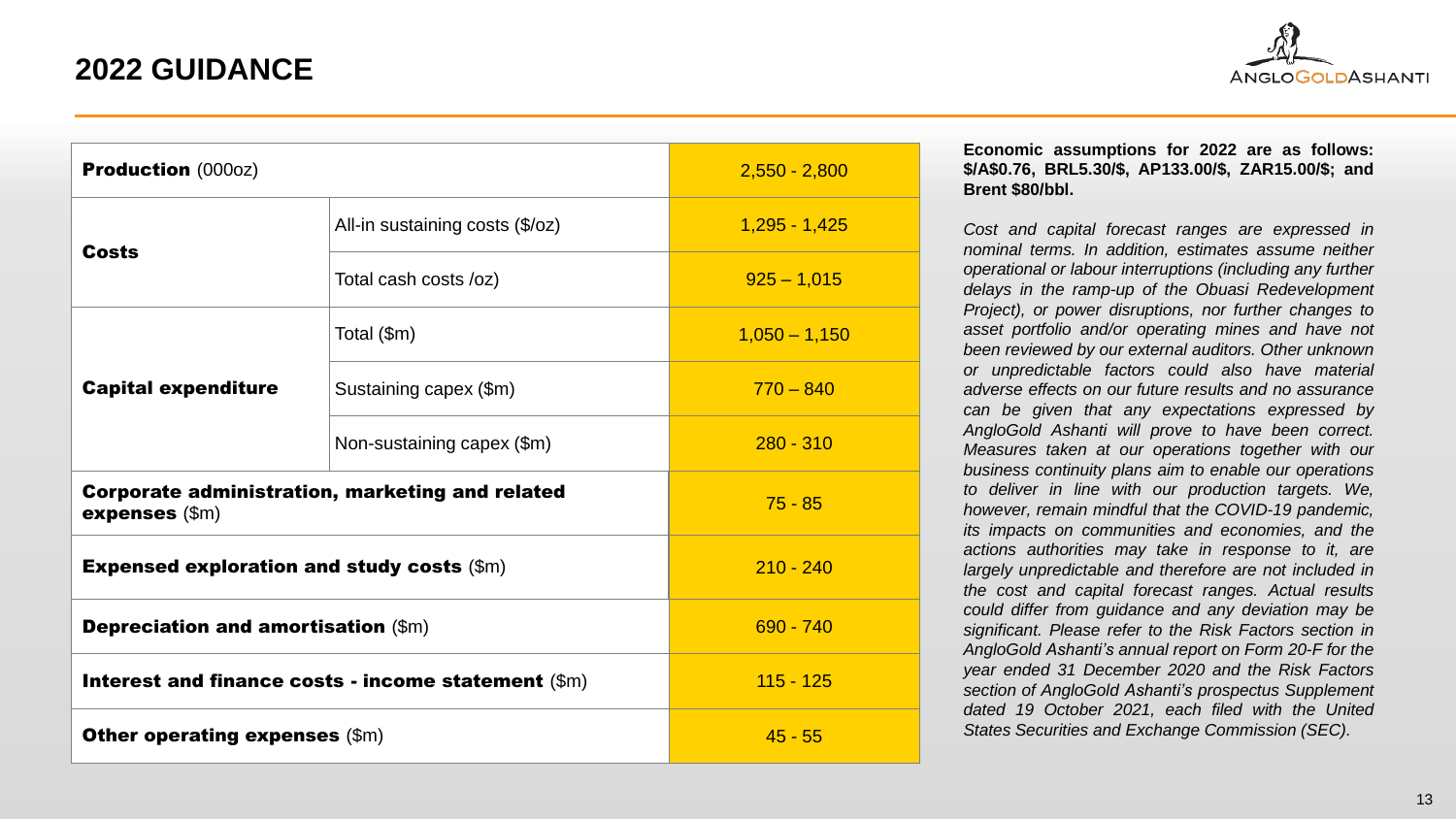**KEY PRIORITIES - 2022**



| <b>Narrowing the value gap</b><br><b>FOCUS AREAS</b> |                                                       |                                                 |                                                        |                                                |                                                    |  |  |
|------------------------------------------------------|-------------------------------------------------------|-------------------------------------------------|--------------------------------------------------------|------------------------------------------------|----------------------------------------------------|--|--|
| <b>ESG</b><br><b>Delivery</b>                        | <b>Improved</b><br><b>Outcomes</b>                    | <b>Full Asset</b><br><b>Potential</b>           | <b>Embed</b><br><b>Operating Model</b>                 | <b>Deliver</b><br><b>Obuasi</b>                | <b>Progress</b><br><b>Reinvestment</b>             |  |  |
| Achieve<br>tangible ESG<br><i>improvements</i>       | <b>Deliver</b><br>guidance, better<br>cash conversion | Improve quality<br>of mine plans<br>and margins | Deliver tangible<br>operational<br><i>improvements</i> | Ramp-up to<br>steady state;<br>Deliver Phase 3 | Increase Ore<br>Reserve,<br>improve<br>flexibility |  |  |
| On Track                                             | On Track                                              | Commenced                                       | On Track                                               | On Track                                       | On Track                                           |  |  |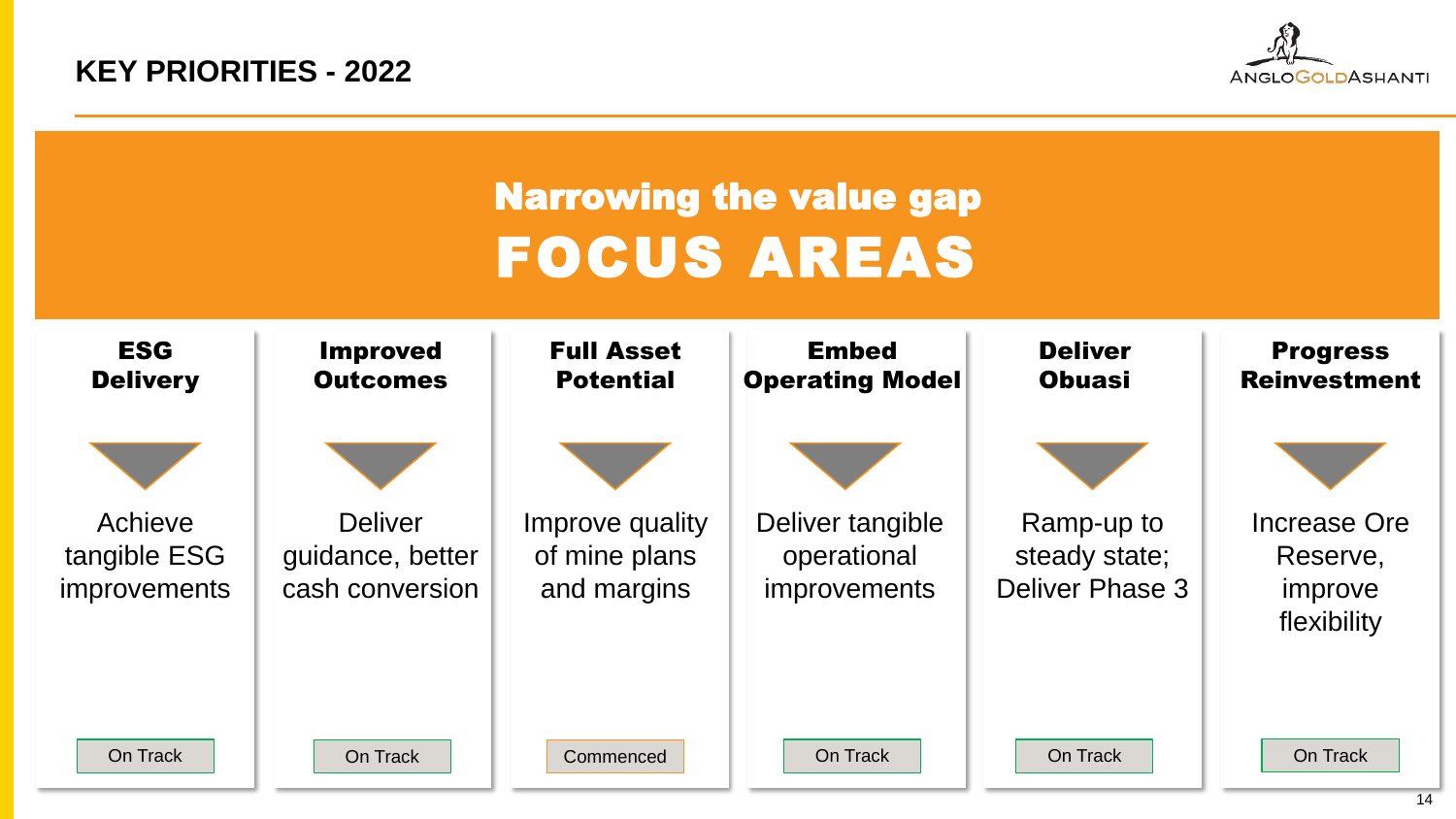

## Strong Industry Position

### Focus on improved outcomes

## Committed to superior returns

- **Large Mineral Resource and Ore Reserve inventory - <sup>1</sup> st quartile grades**
- **Robust balance sheet** supports reinvestment plan; track record of capital discipline
- **Focus on climate change -** GHG **emissions -69%** since 2007; -47% 2021 vs 2020
- **Improving grade profile** helps manage inflationary pressure
- **Cash conversion improved -** DRC cash remittances now realised
- **New Operating Model in place -** facilitates better outcomes, clear accountability
- **Strengthened leadership team -** infusion of top-tier, external leadership talent
- **Renewed focus on cost reduction -** committed to narrowing gap with peers
- **Strong Brownfield and Greenfield optionality -** supports long-term production
- **Clear Capital Allocation framework -** track record demonstrates discipline
- **Prioritising growth** of cash returns to shareholders **-** dividend policy updated in 2021
- **Committed to closing the value gap** with peers **-** clear priority for leadership